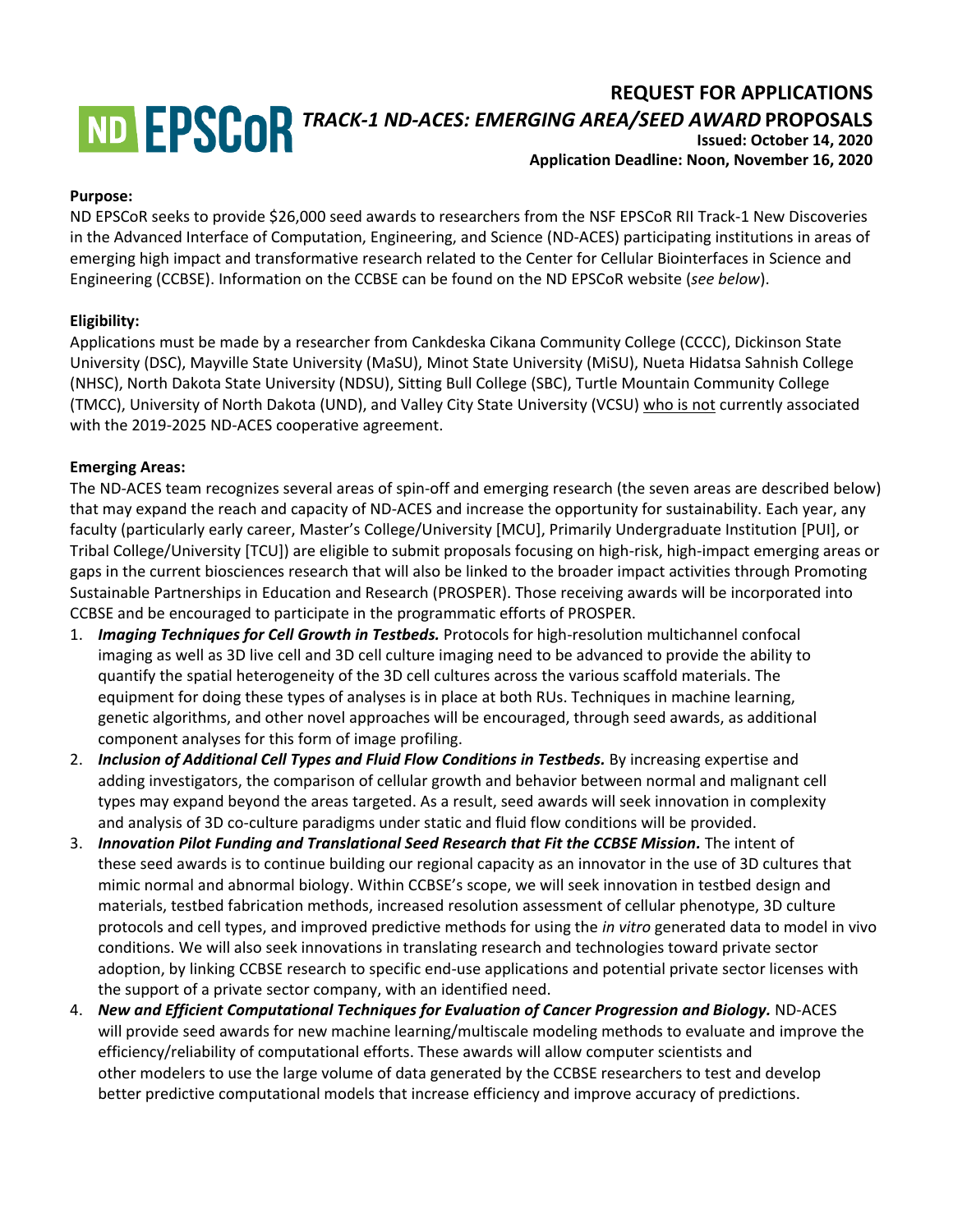- 5. *Multimedia Art Modules for Explaining CCBSE Science.* Art exhibits, videos, or visual elements that build upon the research visualization work of this project may attract a wide audience, thereby informing public perceptions of ND-ACES research. Seed awards will be provided for developing modules, videos, displays, etc. that are educational, informative, and geared toward the general public; particularly K-12. The products will be evaluated for use by ND EPSCoR in its outreach and communicating science efforts.
- 6. *New Biomaterials in Tissue Engineering and Advanced Manufacturing of Biomaterials.* While nanoclay-, synthetic-, and biopolymer-based scaffolds are the primary focus of CCBSE research, additional material systems as well as manufacturing methodologies for novel tissue engineering based scaffolds are of importance to the overall effort. New materials that include biobased polymers as well as novel 3D bioprinting methods, or innovative designs of various nanocarriers for specific delivery of stimuli to 3D cultures or tissue microenvironments will also be sought for emerging areas grants.
- 7. *Novel Biobased Specialty Crop Extracts for Anticancer Therapy Applications. Using 3D cancer testbeds* made from nanoclay and other bone mimetic scaffolds, ND-ACES will pursue the screening of various specialty crop-derived compounds for effectiveness in therapeutic applications and in reducing or eliminating cancer stemness. This translational area will target new links with ND's agricultural sector.

## **Primary evaluation criteria**. *(Priority will be given to early career faculty at NDSU/UND or MCU, PUI, or TCU from the participating institutions listed above).*

Primary evaluation criteria from the CCBSE Leads will include potential for:

- 1. Linking of the ongoing ND-ACES CCBSE efforts through intellectual merit related to computational modeling to garner an improved interdisciplinary understanding of biological and engineered materials biointerfaces, expand expertise in novel cellular growth and analysis paradigms for mimicking the *in vivo* environment, and development or use of cyber-enabled discovery and innovation.
- 2. Enhancing broader impacts of the ND ND-ACES RII Track-1 project elements of PROSPER: education and workforce development; broadening participation, partnerships and collaborations, and communication and dissemination. (see ND EPSCoR website).
- 3. Submitting competitive research proposals to the NSF during the award or shortly thereafter.

### **Allowable expenses (the total of up to \$26K in expenditures is for direct costs. F&A expenses are not allowed on these state-match dollars to the NSF RII Track-1):**

- 1. Faculty (up to ½ month of summer salary, but not to exceed \$5,000 in salary and related fringe benefits);
- 2. Student salary and related fringe benefits;
- 3. Research supplies (including minor equipment);
- 4. Core facility or recharge center fees;
- 5. Domestic travel up to \$2,000 (i.e. to collaborating institutions or field study sites, or for conference presentation).

Capitalized equipment, visiting scholars/researchers, and post docs are not allowed under this award.

### **Application Requirements:**

*Electronic submission:* Submit items in the order as listed in the box below as ONE submission in a single PDF file to [ndepscor@ndus.edu.](mailto:ndepscor@ndus.edu) In the subject line, please indicate: *Tk 1 Emerging Area Application.*

# **Checklist of Requirements:**

- 1. ND EPSCoR Cover page [https://www.ndepscor.ndus.edu/fileadmin/ndus/ndepscor/SeedAwards/CovSheetNDACESEmergingandSeed2](https://www.ndepscor.ndus.edu/fileadmin/ndus/ndepscor/SeedAwards/CovSheetNDACESEmergingandSeed2020.pdf) [020.pdf](https://www.ndepscor.ndus.edu/fileadmin/ndus/ndepscor/SeedAwards/CovSheetNDACESEmergingandSeed2020.pdf)
- 2. Executive Summary One-page limit.
- 3. Project Description: No more than four (4) double-spaced pages, font no smaller than 10. Required sections: 1) Introduction, 2) Proposed research, 3) Nature of collaborative fit between the ND-ACES CCBSE, and 4) Anticipated results.